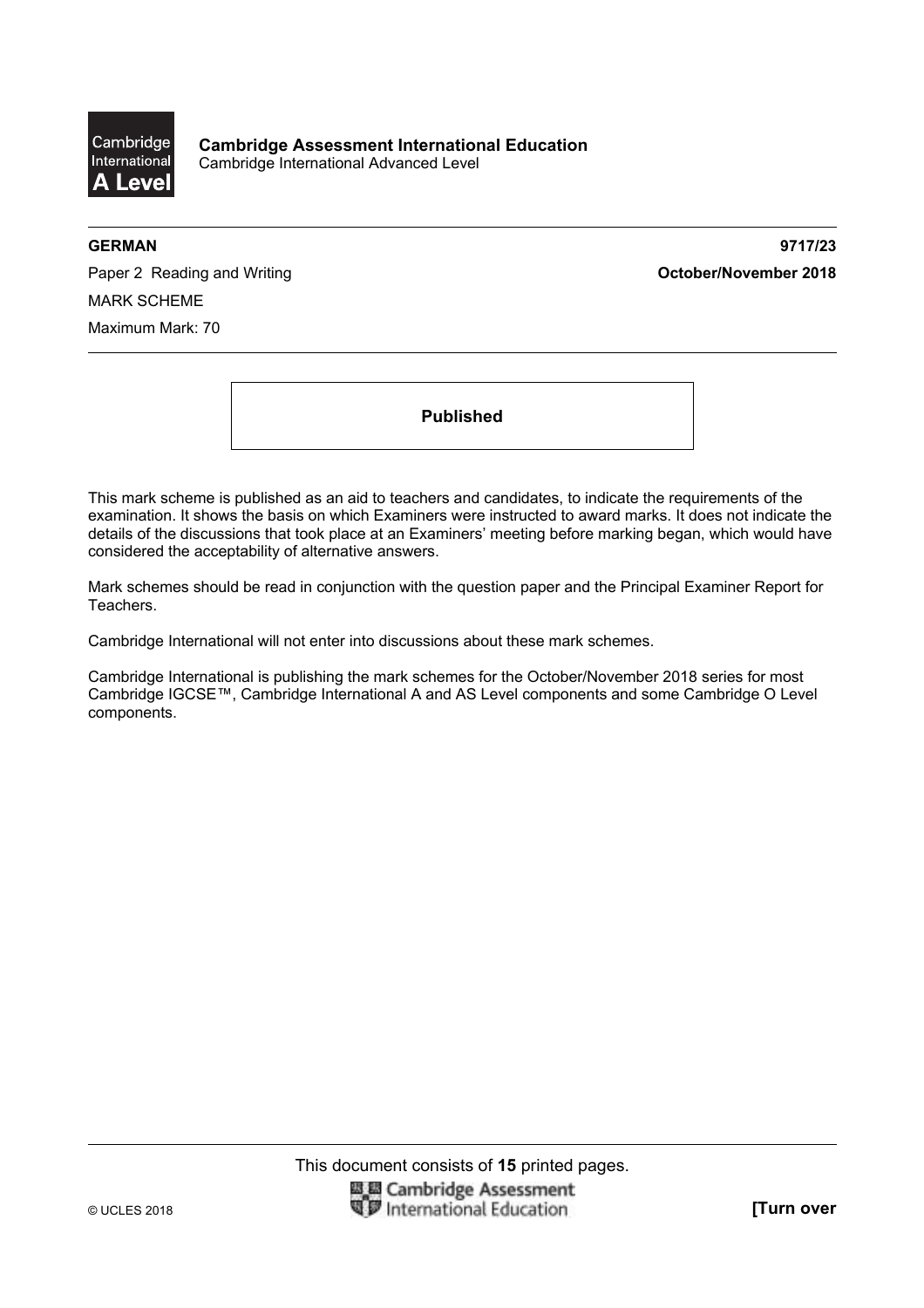# **1 Generic Marking Principles**

These general marking principles must be applied by all examiners when marking candidate answers. They should be applied alongside the specific content of the mark scheme or generic level descriptors for a question. Each question paper and mark scheme will also comply with these marking principles.

GENERIC MARKING PRINCIPLE 1:

Marks must be awarded in line with:

- the specific content of the mark scheme or the generic level descriptors for the question
- the specific skills defined in the mark scheme or in the generic level descriptors for the question
- the standard of response required by a candidate as exemplified by the standardisation scripts.

GENERIC MARKING PRINCIPLE 2:

Marks awarded are always **whole marks** (not half marks, or other fractions).

GENERIC MARKING PRINCIPLE 3:

Marks must be awarded **positively**:

- marks are awarded for correct/valid answers, as defined in the mark scheme. However, credit is given for valid answers which go beyond the scope of the syllabus and mark scheme, referring to your Team Leader as appropriate
- marks are awarded when candidates clearly demonstrate what they know and can do
- marks are not deducted for errors
- marks are not deducted for omissions
- answers should only be judged on the quality of spelling, punctuation and grammar when these features are specifically assessed by the question as indicated by the mark scheme. The meaning, however, should be unambiguous.

GENERIC MARKING PRINCIPLE 4:

Rules must be applied consistently e.g. in situations where candidates have not followed instructions or in the application of generic level descriptors.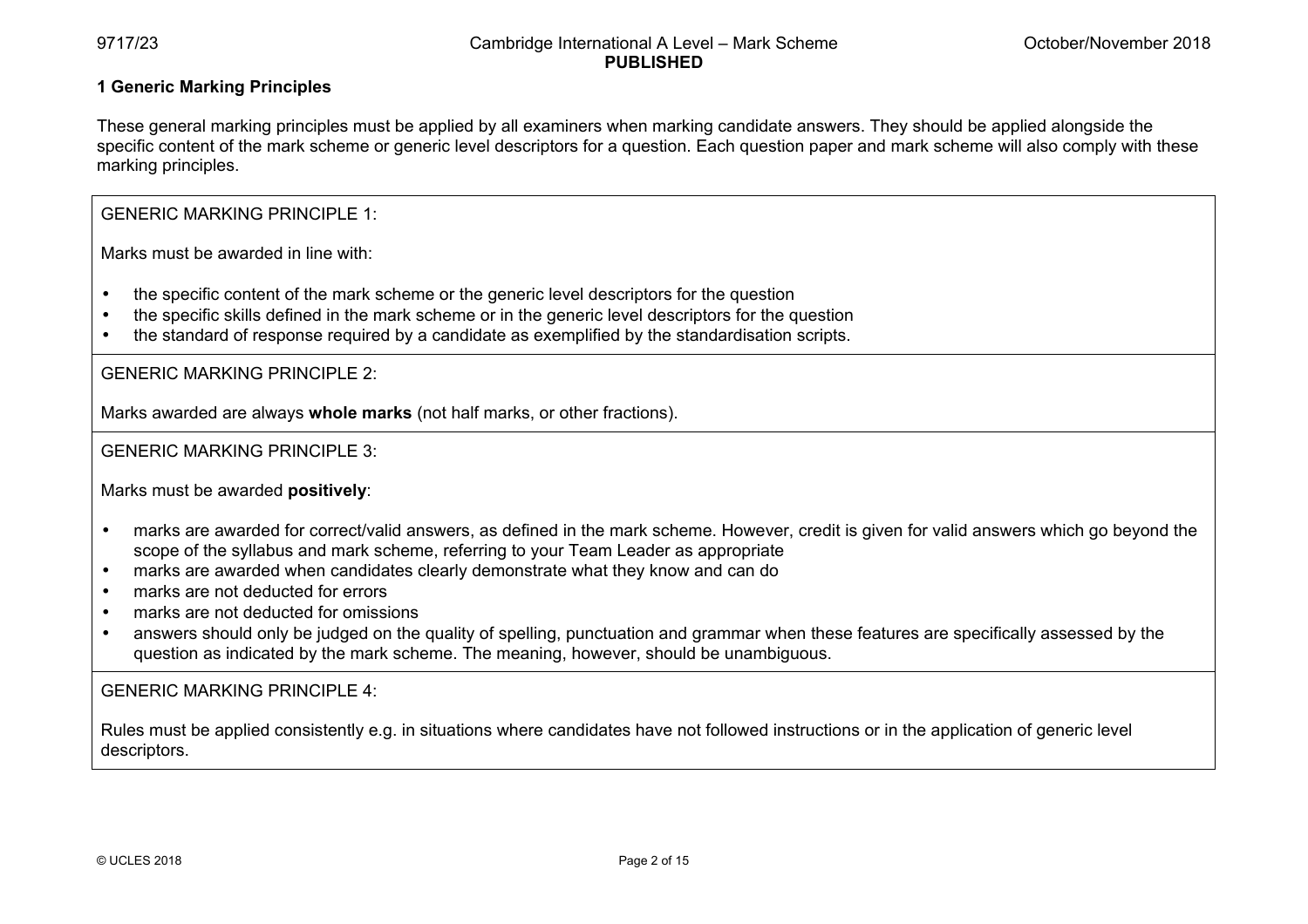# GENERIC MARKING PRINCIPLE 5:

Marks should be awarded using the full range of marks defined in the mark scheme for the question (however; the use of the full mark range may be limited according to the quality of the candidate responses seen).

# GENERIC MARKING PRINCIPLE 6:

Marks awarded are based solely on the requirements as defined in the mark scheme. Marks should not be awarded with grade thresholds or grade descriptors in mind.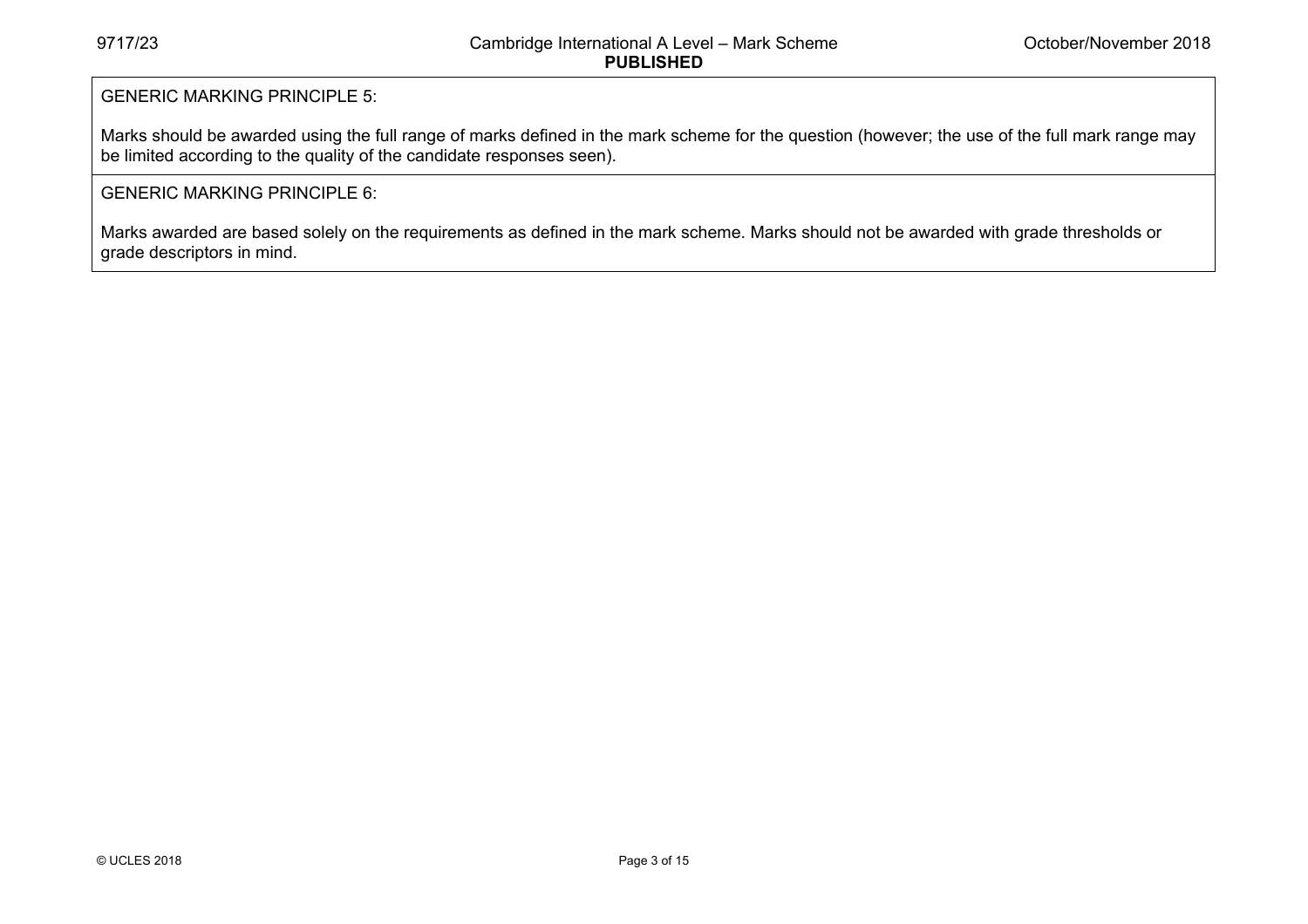#### **2 General Marking Principles**

**2.1** Please note that it is not possible to list all acceptable alternatives in the Detailed Mark Scheme provided on the following pages. You will need to consider all alternative answers and unexpected approaches in candidates' scripts, make a decision on whether they communicate the required elements, in consultation with the Principal Examiner if necessary, and award marks accordingly.

#### **2.2 Crossing out:**

- **(a)** If a candidate changes his/her mind over an answer and crosses out an attempt, award a mark if the final attempt is correct.
- (b) If a candidate crosses out an answer to a whole question but makes no second attempt at it, mark the crossed out work.

# **2.3** Annotation used in marking:

- **(a)** BOD = Benefit of the Doubt and is used to indicate material considered by the Examiner and judged to be more correct than incorrect: the benefit of the doubt is given to the candidate and the mark is awarded.
- **(b)** NBOD = No Benefit of the Doubt and is used to indicate material considered by the Examiner and judged to be more incorrect than correct: the benefit of the doubt is **not** given to the candidate and the mark is **not** awarded.
- **(c)** caret = to indicate where something which is key to the response is missing.

# **2.4** No response and '0' marks

There is a NR (No Response) option in **scoris.** 

Award NR (No Response):

- If there is nothing written at all in the answer space or
- If there is only a comment which does not in any way relate to the question being asked (e.g. 'can't do' or 'don't know') or
- If there is only a mark which isn't an attempt at the question (e.g. a dash, a question mark).

Award 0:

• If there is any attempt that earns no credit. This could, for example, include the candidate copying all or some of the question, or any working that does not earn any marks, whether crossed out or not.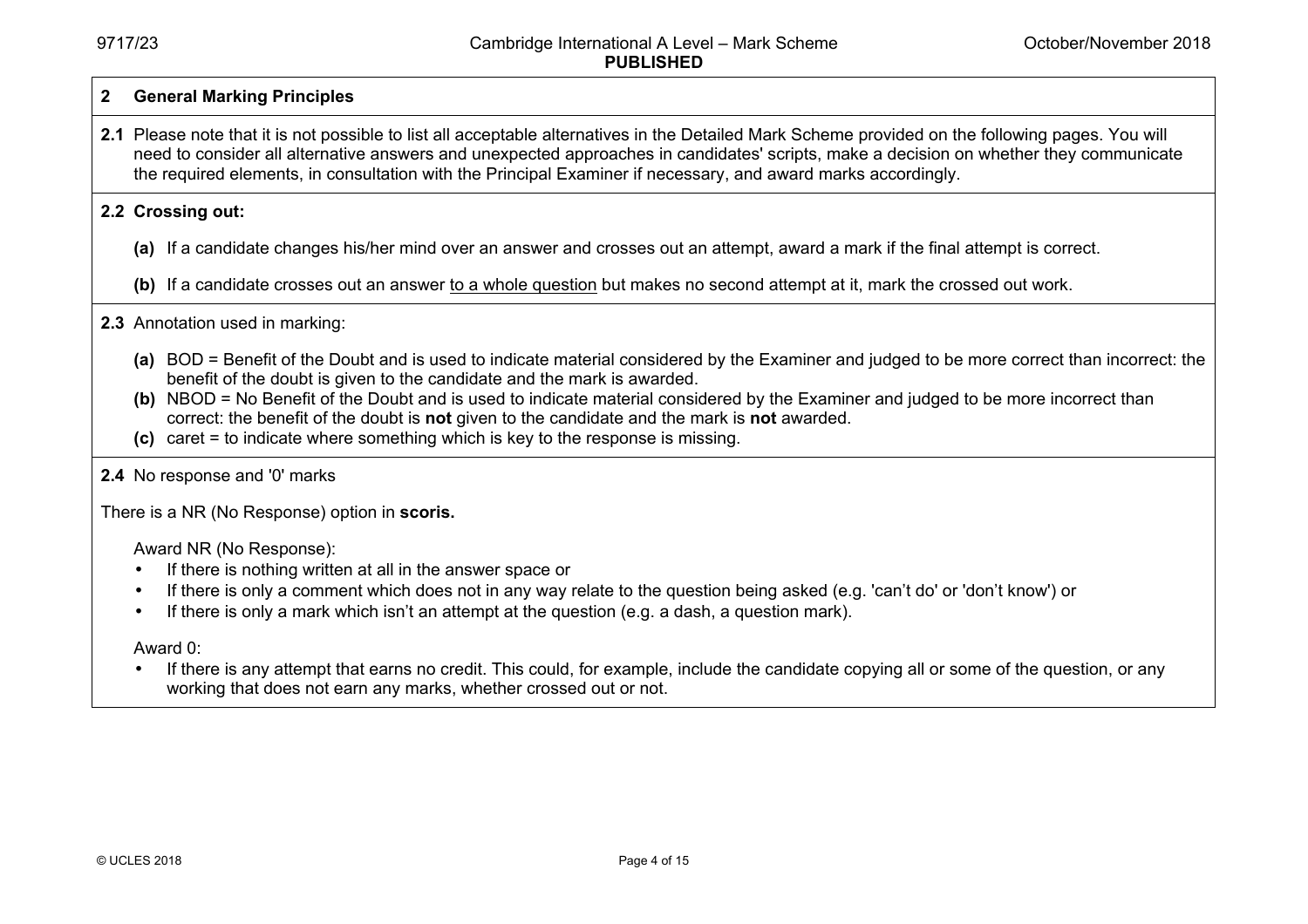#### **3 Detailed Mark Scheme**

#### **Section 1**

<u> Terminal de la componentación de la componentación de la componentación de la componentación de la componenta</u>

| Question | <b>Answer</b>   | <b>Marks</b> | <b>Not Allowed Responses</b> |
|----------|-----------------|--------------|------------------------------|
| 1(a)     | Plakat          |              |                              |
| 1(b)     | Laden           |              | <b>Buchladen</b>             |
| 1(c)     | $schlie\beta t$ |              | aufgibt                      |
| 1(d)     | deshalb         |              | deshalb auch                 |
| 1(e)     | klassischen     |              |                              |

| Question | <b>Answer</b>         | <b>Marks</b> | <b>Not Allowed Responses</b> |
|----------|-----------------------|--------------|------------------------------|
| 2(a)     | ausgegeben            |              | gegeben                      |
| 2(b)     | wächst/steigt/zunimmt |              | wachst                       |
| 2(c)     | abgeschlossen ist     |              |                              |
| 2(d)     | wünschen              |              | wunschen                     |
| 2(e)     | wirtschaftlichen      |              |                              |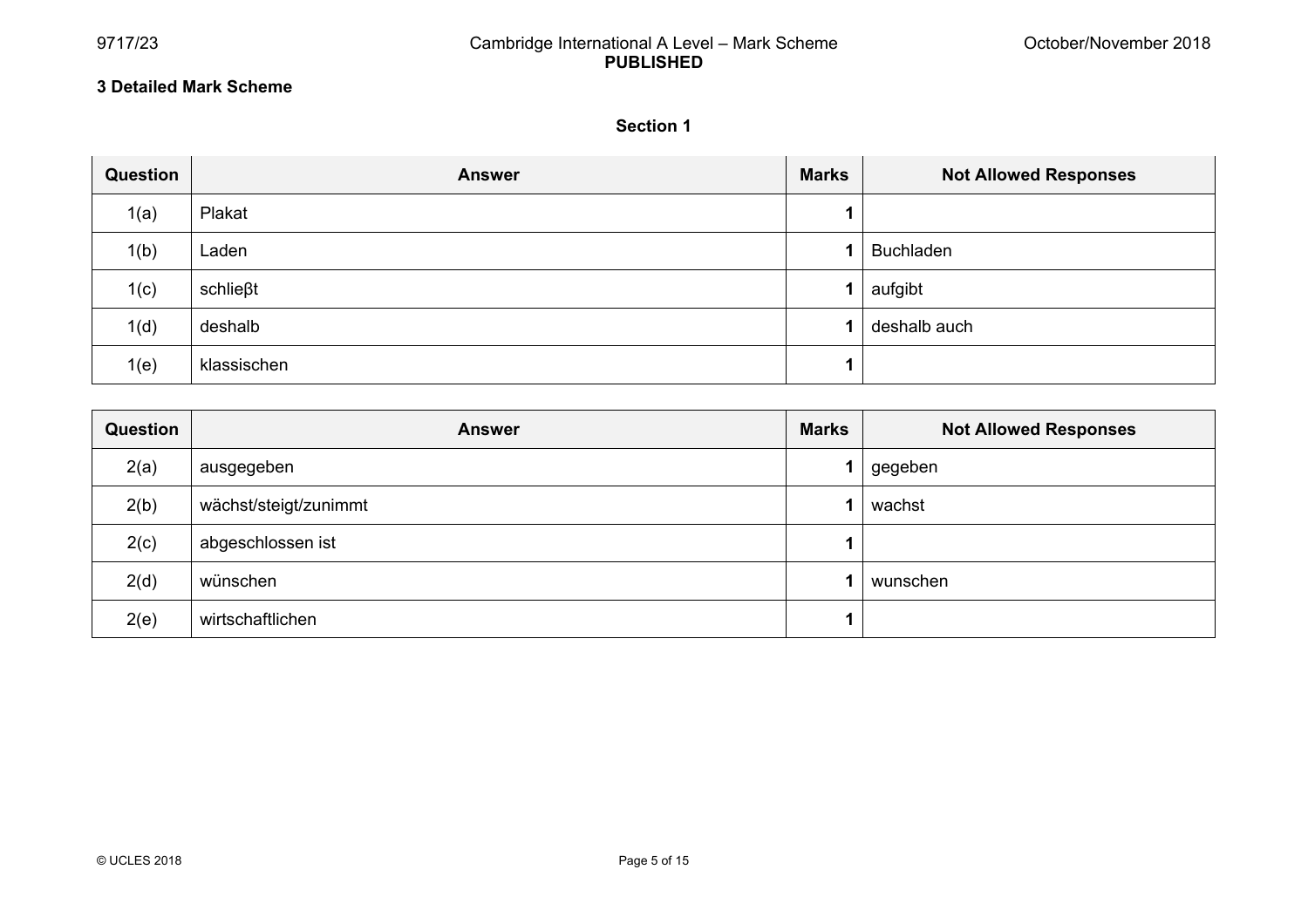| Question | <b>Answer</b>                                                                                                                                                                  | <b>Marks</b>   | <b>Not Allowed Responses</b> |
|----------|--------------------------------------------------------------------------------------------------------------------------------------------------------------------------------|----------------|------------------------------|
| 3(a)     | Sehr alter, traditioneller Laden/existiert seit 115 Jahren<br>Deutschlands größte Buchhandlung<br>$\bullet$<br>Symbol für Krise des Buchhandels                                | $\mathbf{3}$   |                              |
| 3(b)     | Konkurrenz aus dem Internet<br>$\bullet$<br>Deutsche geben weniger Geld für Bücher aus<br>$\bullet$<br>Info ist online erhältlich<br>$\bullet$                                 | $\mathbf{3}$   |                              |
| 3(c)     | Immer kleiner als Onlinehändler; begrenzte Auswahl<br>Schwierigkeiten, die Miete rauszuholen                                                                                   | $\overline{2}$ |                              |
| 3(d)     | Haben E-Book Trend verpasst<br>Zu lange nur auf Papierbücher gesetzt                                                                                                           | $\overline{2}$ |                              |
| 3(e)     | Mehr Nachfrage nach Second Hand Büchern<br>Mehr Nutzer von Büchereien<br>$\bullet$                                                                                             | $\overline{2}$ |                              |
| 3(f)     | Nicht unbedingt schlecht<br>$\bullet$<br>Buchhandlungen haben noch nicht aufgegeben<br>$\bullet$<br>Neue Buchhandlung hat aufgemacht, wo die alte geschlossen hat<br>$\bullet$ | 3              |                              |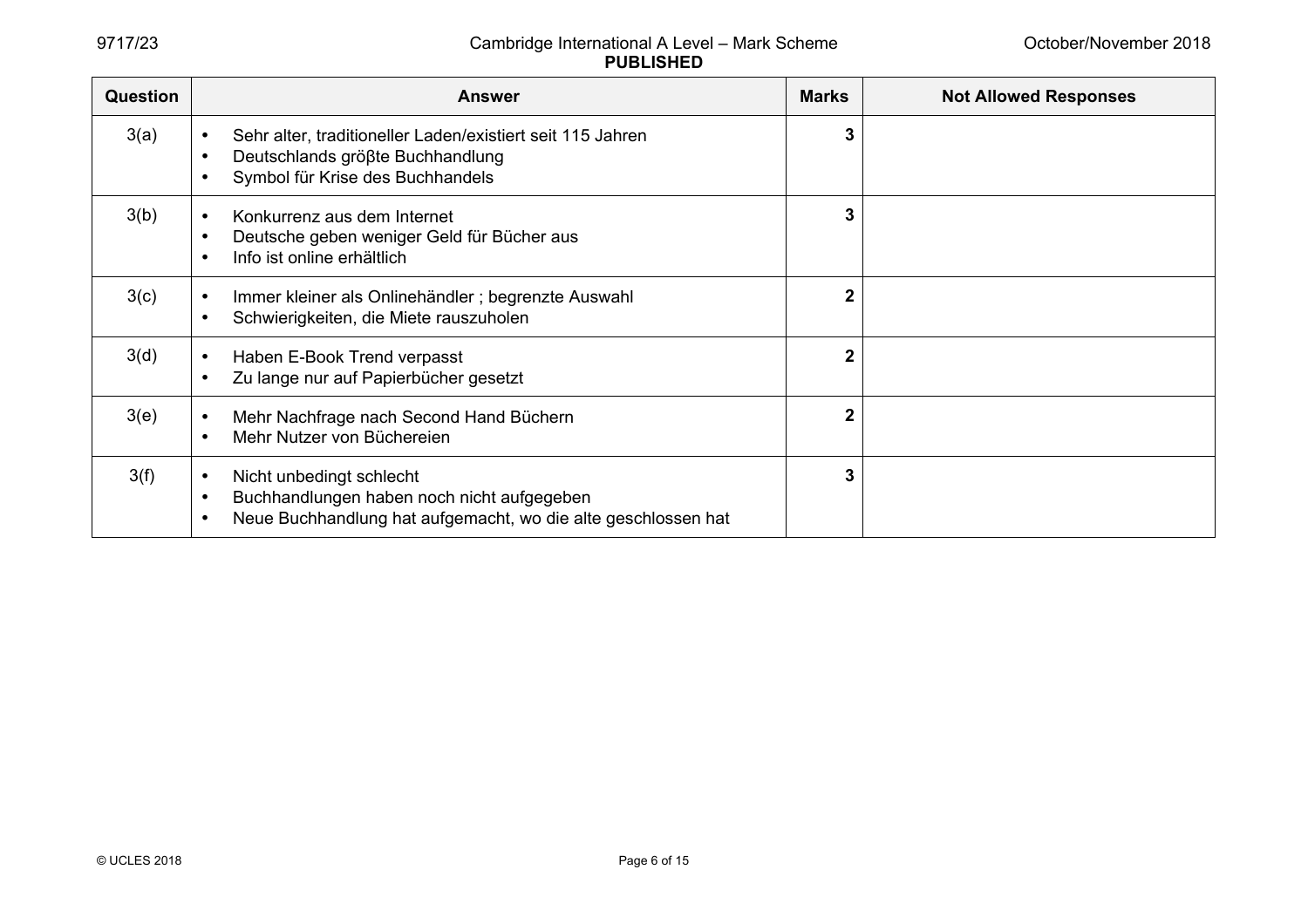# **Quality of Language – Accuracy (Questions 3, 4 and 5)** [5]

| $5\overline{)}$ | Very good<br>Consistently accurate. Only very few errors of minor significance. Accurate use of more complex structures (verb forms, tenses, prepositions,<br>word order).                                   |  |  |
|-----------------|--------------------------------------------------------------------------------------------------------------------------------------------------------------------------------------------------------------|--|--|
| 4               | Good<br>Higher incidence of error than above, but clearly has a sound grasp of the grammatical elements in spite of lapses. Some capacity to use<br>accurately more complex structures.                      |  |  |
| 3               | Sound<br>Fair level of accuracy. Common tenses and regular verbs mostly correctly formed. Some problems in forming correct agreement of adjectives.<br>Difficulty with irregular verbs, use of prepositions. |  |  |
| $\mathbf{2}$    | <b>Below average</b><br>Persistent errors in tense and verb forms. Prepositions frequently incorrect. Recurrent errors in agreement of adjectives.                                                           |  |  |
|                 | 0-1 Poor<br>Little or no evidence of grammatical awareness. Most constructions incomplete or incorrect. Consistent and repeated error.                                                                       |  |  |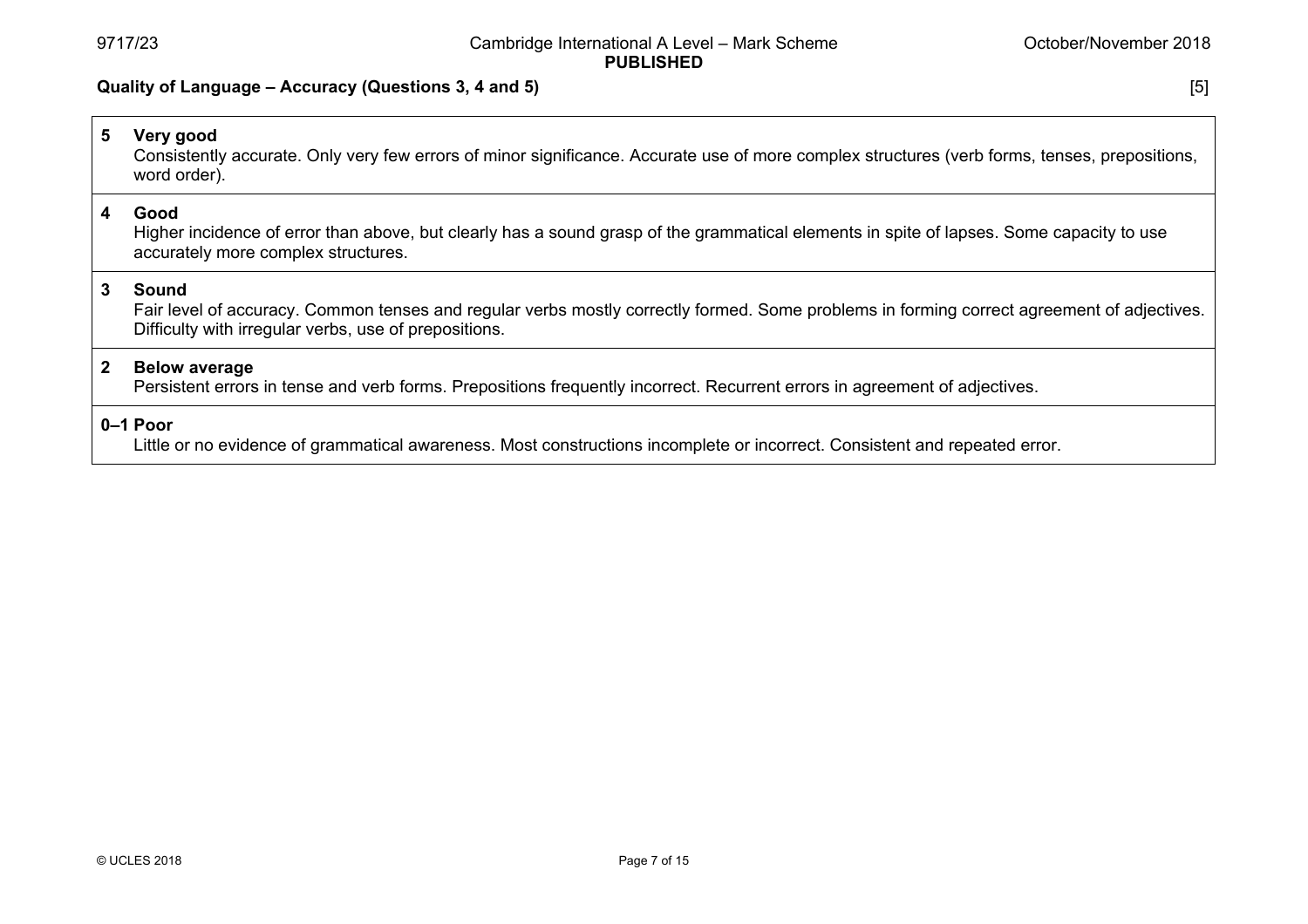# **Additional marking guidance for Quality of language – questions 3 and 4**

The five marks available for Quality of Language are awarded **globally** for the whole performance on each set of answers.

A concise answer, containing all mark-bearing components for Content is scored on the full range of marks for language, i.e. length does not determine the Quality of Language mark.

**Answers scoring 0 for Content** cannot contribute to the overall Quality of Language mark.

Identify the answer(s) scoring 0 for Content in the whole set of answers. Then add together the number of Content marks available for each of these questions and reduce the Quality of Language mark according to the following table:

| <b>Total Content marks available on</b><br>questions<br>where a candidate scores 0 | <b>Reduce Quality of Language mark by:</b> |
|------------------------------------------------------------------------------------|--------------------------------------------|
| $2 - 3$                                                                            |                                            |
| $4 - 5$                                                                            | 2                                          |
| $6 - 7$                                                                            | 3                                          |
| $8 - 14$                                                                           | 4                                          |
| 15                                                                                 | 5                                          |

**Note**: A minimum of one mark for Quality of Language should be awarded if there are any Content marks at all (i.e. 0 Quality of Language marks only if 0 Content marks).

**[Total: 20]**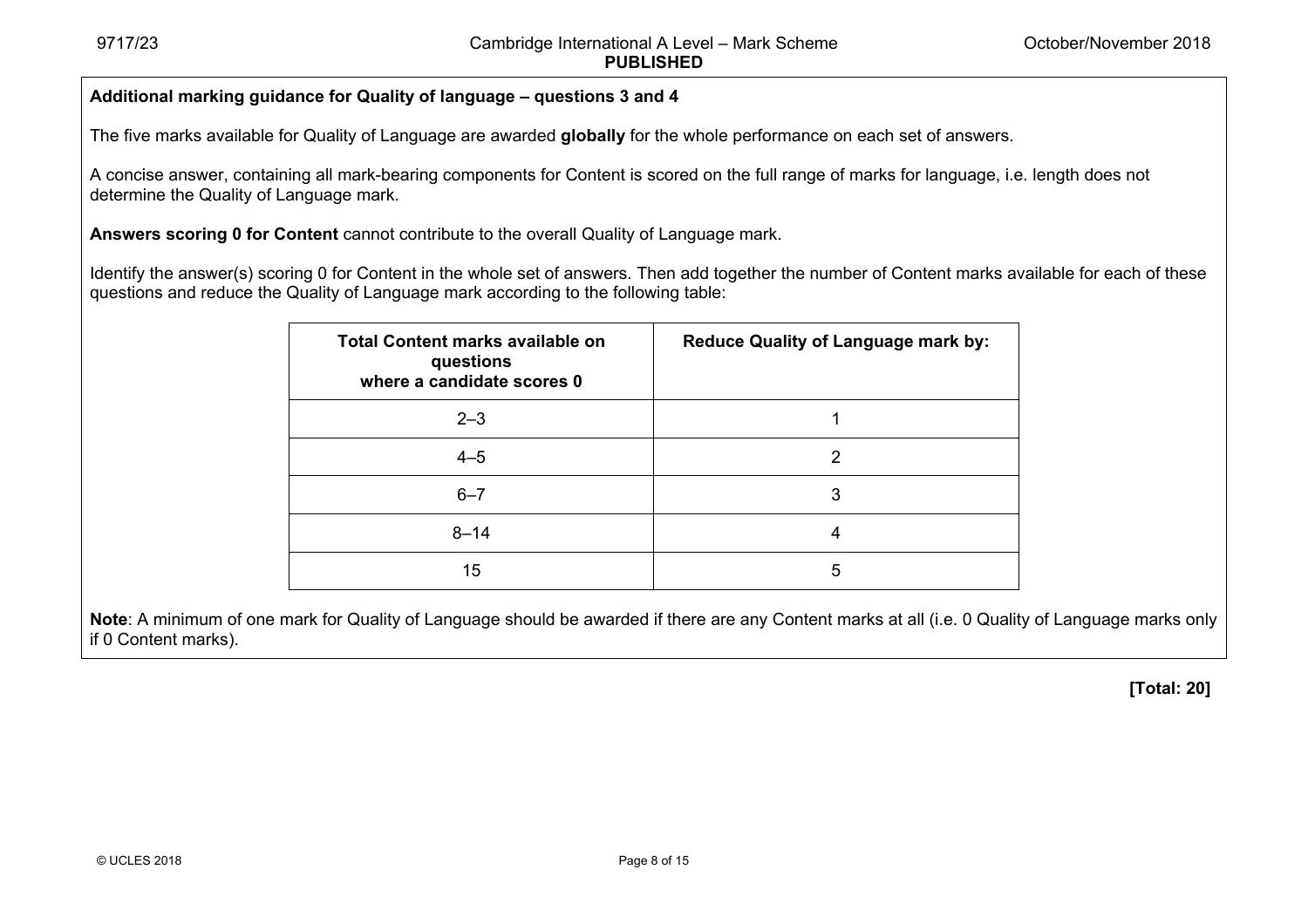# **Question 4**

# Mark as Question 3

| <b>Question</b> | <b>Answer</b>                                                                                                                                                                                                                                                            | <b>Marks</b>   | <b>Not Allowed Responses</b> |
|-----------------|--------------------------------------------------------------------------------------------------------------------------------------------------------------------------------------------------------------------------------------------------------------------------|----------------|------------------------------|
| 4(a)            | Amazon hat viele kleine Buchläden vom Markt verdrängt<br>auch etablierte Grossketten haben Probleme<br>$\bullet$                                                                                                                                                         | $\overline{2}$ |                              |
| 4(b)            | (Lange) Regalreihen<br>$\bullet$<br>Sitzgelegenheiten<br>$\bullet$<br><b>Mitarbeiter</b><br>$\bullet$<br>Präsentation der Bücher (quer im Regal)<br>$\bullet$<br>(any $3$ of $4$ )                                                                                       | 3              |                              |
| 4(c)            | Nähe zur Uni bedeutet vermehrte Kundschaft<br>$\bullet$<br>War früher Standort von Barnes & Noble<br>$\bullet$                                                                                                                                                           | $\overline{2}$ |                              |
| 4(d)            | Konzentration auf Titel, die oft im Ort bestellt werden<br>$\bullet$<br>Man kann sehen, welche Titel oft zusammen gekauft werden<br>$\bullet$<br>Man kann aktuellen Amazon Verkaufsrang sehen<br>$\bullet$<br>Man kann Online-Bewertungen von Nutzern sehen<br>$\bullet$ | 4              |                              |
| 4(e)            | Kunden können dort Bücher testen/anlesen<br>$\bullet$<br>Mitarbeiter helfen dort informell<br>$\bullet$<br>Macht das Image des Ladens « weicher » ; eher Cafe als<br>$\bullet$<br>Geschäft/Gemütlichkeit<br>Kunden bleiben länger<br>$\bullet$                           | 4              |                              |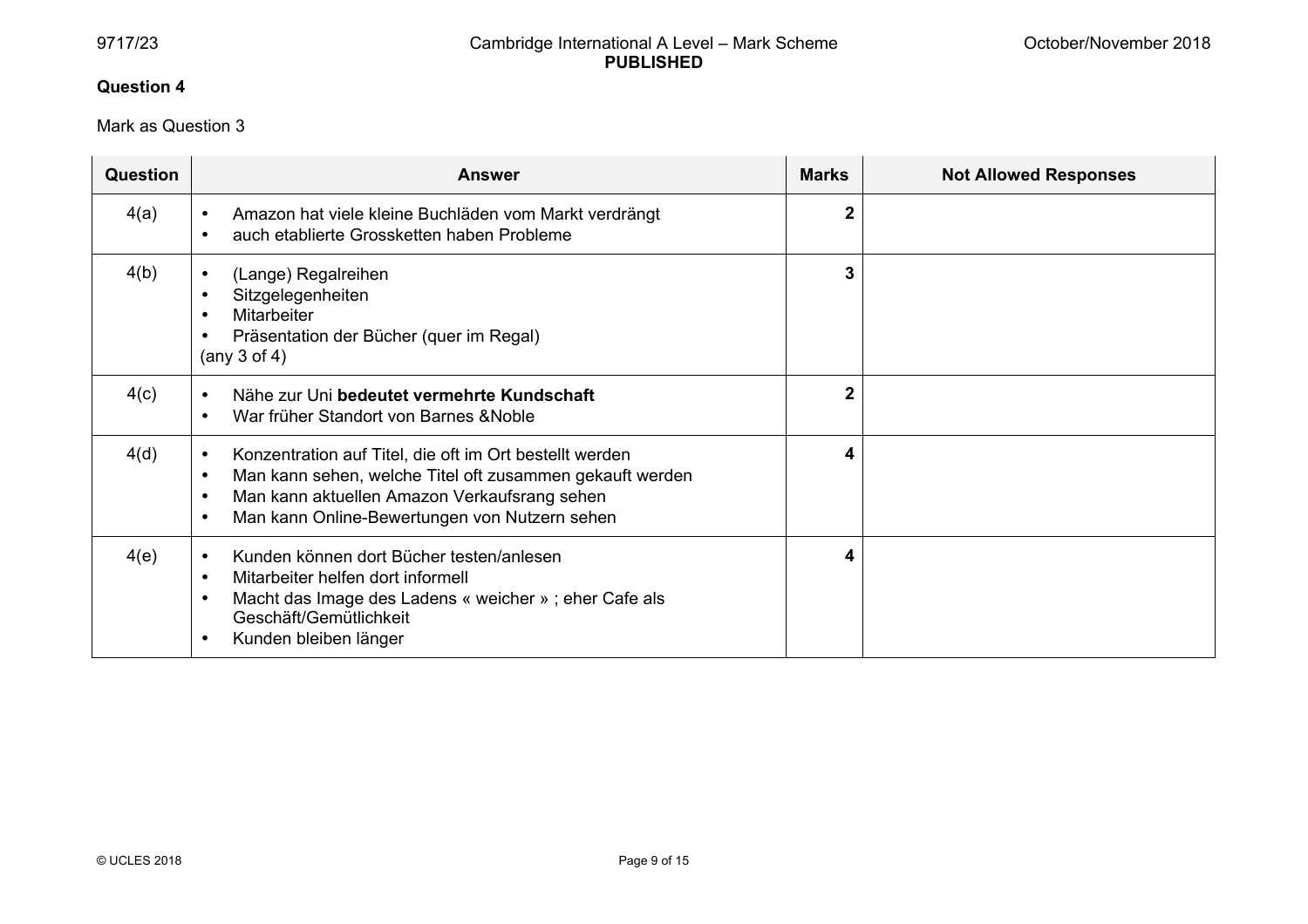#### **Quality of Language – Accuracy (Questions 3, 4 and 5)** [5]

# **5 Very good**

Consistently accurate. Only very few errors of minor significance. Accurate use of more complex structures (verb forms, tenses, prepositions, word order).

# **4 Good**

Higher incidence of error than above, but clearly has a sound grasp of the grammatical elements in spite of lapses. Some capacity to use accurately more complex structures.

# **3 Sound**

Fair level of accuracy. Common tenses and regular verbs mostly correctly formed. Some problems in forming correct agreement of adjectives. Difficulty with irregular verbs, use of prepositions.

# **2 Below average**

Persistent errors in tense and verb forms. Prepositions frequently incorrect. Recurrent errors in agreement of adjectives.

#### **0–1 Poor**

Little or no evidence of grammatical awareness. Most constructions incomplete or incorrect. Consistent and repeated error.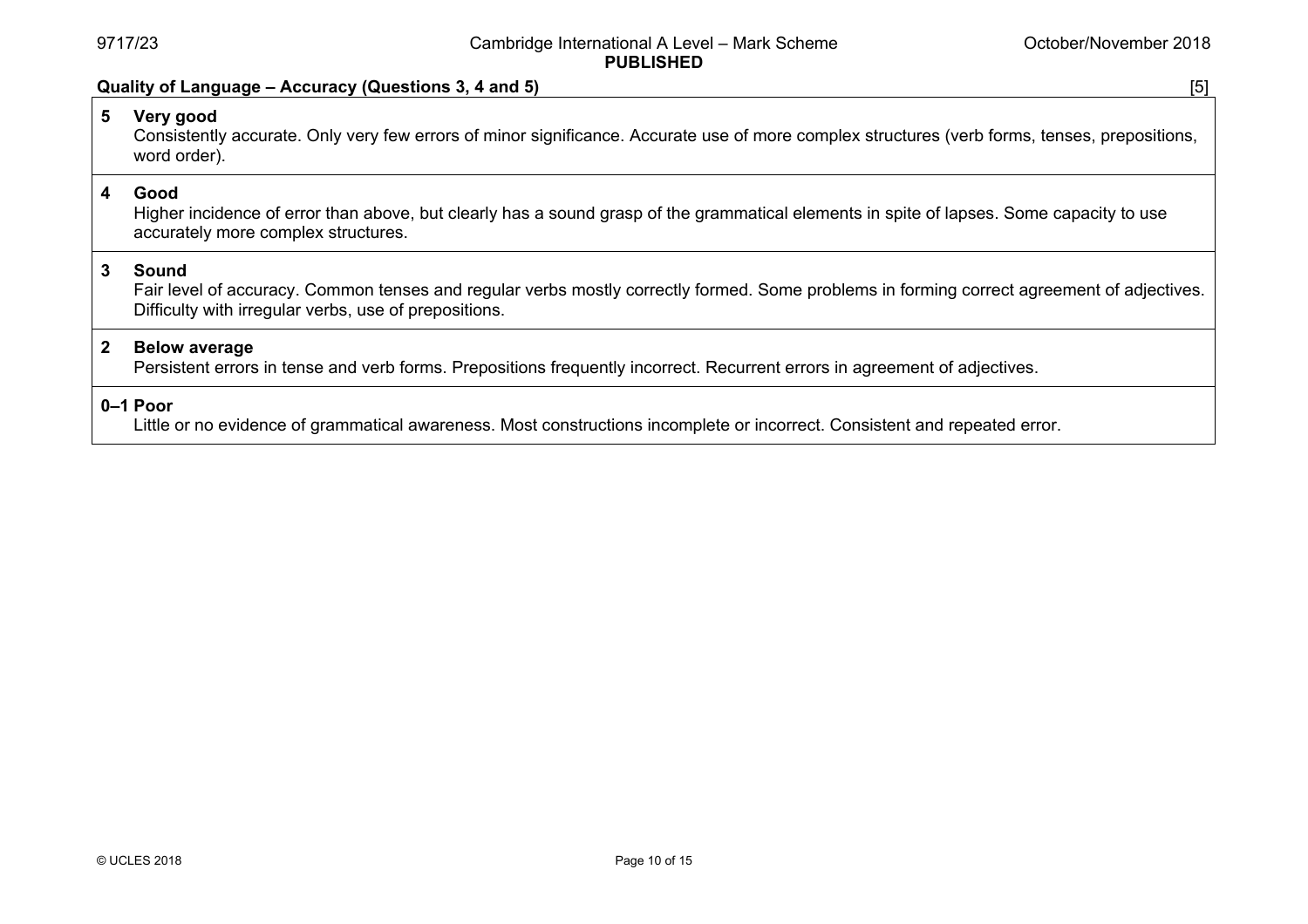# **Additional marking guidance for Quality of language – questions 3 and 4**

The five marks available for Quality of Language are awarded **globally** for the whole performance on each set of answers.

A concise answer, containing all mark-bearing components for Content is scored on the full range of marks for language, i.e. length does not determine the Quality of Language mark.

**Answers scoring 0 for Content** cannot contribute to the overall Quality of Language mark.

Identify the answer(s) scoring 0 for Content in the whole set of answers. Then add together the number of Content marks available for each of these questions and reduce the Quality of Language mark according to the following table:

| Total Content marks available on<br>questions where a candidate scores 0 | <b>Reduce Quality of Language mark by:</b> |
|--------------------------------------------------------------------------|--------------------------------------------|
| $2 - 3$                                                                  |                                            |
| $4 - 5$                                                                  | 2                                          |
| $6 - 7$                                                                  | 3                                          |
| $8 - 14$                                                                 | 4                                          |
| 15                                                                       | 5                                          |

**Note**: A minimum of one mark for Quality of Language should be awarded if there are any Content marks at all (i.e. 0 Quality of Language marks only if 0 Content marks).

 **[Total: 20]**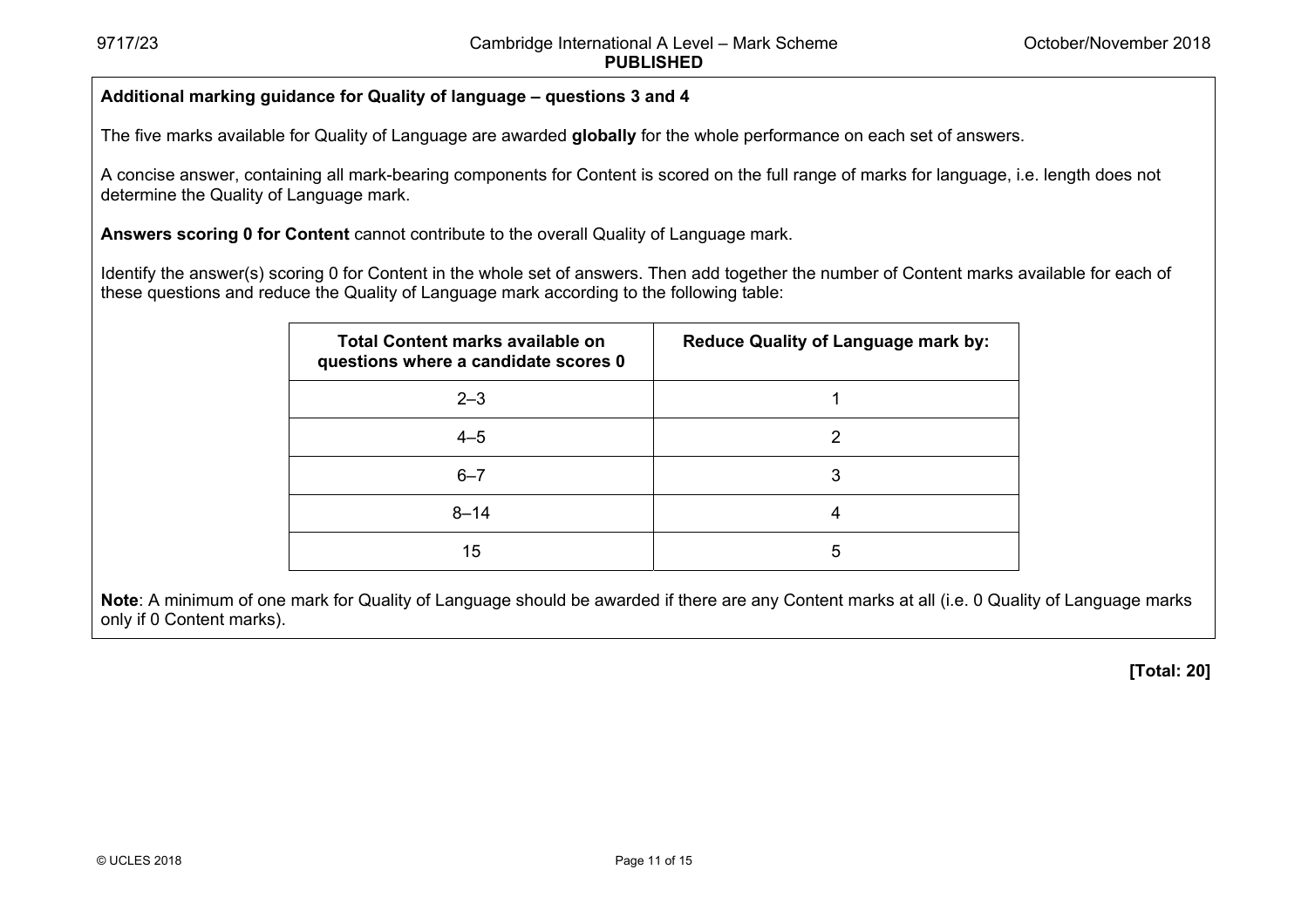[ 10]

#### **Qu uestion 5**

#### **Len ngth of 5(a) + 5 5(b) (Summary a and Personal R Response)**

Writing within the maximum length is part of the task, and candidates who remain within the limit (140 words in total) deserve credit.

For these purposes, a word is defined as any item that stands alone and is not joined by a hyphen or apostrophe etc. Examiners make a rough estimate of the length by a quick calculation of the number of words on a line. If the piece is clearly too long, calculate the length more precisely. R Insert the vertical wavy line <u>after</u> the 150th word to show the end of the response to be marked.

# **Co ontent marks: S Summary**

The summary could include the following points (award 1 mark for each point covered up to a maximum of 10 points):

| Probleme des klassischen Buchhandels |                                                                   |  |
|--------------------------------------|-------------------------------------------------------------------|--|
| A                                    | Sogar große Buchläden geben auf                                   |  |
| В                                    | Konkurrenz aus dem Internet                                       |  |
| C                                    | Deutsche geben weniger Geld für Bücher aus/zu teuer               |  |
| D                                    | Man braucht keine Bücher mehr, um Info zu finden/Info im Internet |  |
| Е                                    | <b>Begrenzte Auswahl</b>                                          |  |
| F                                    | <b>Kostenfaktor Miete</b>                                         |  |
| G                                    | Allgemeines Innenstadtsterben/weniger Laufkundschaft              |  |
| H.                                   | E-Books                                                           |  |
|                                      | Second Hand Bücher; Bücherei                                      |  |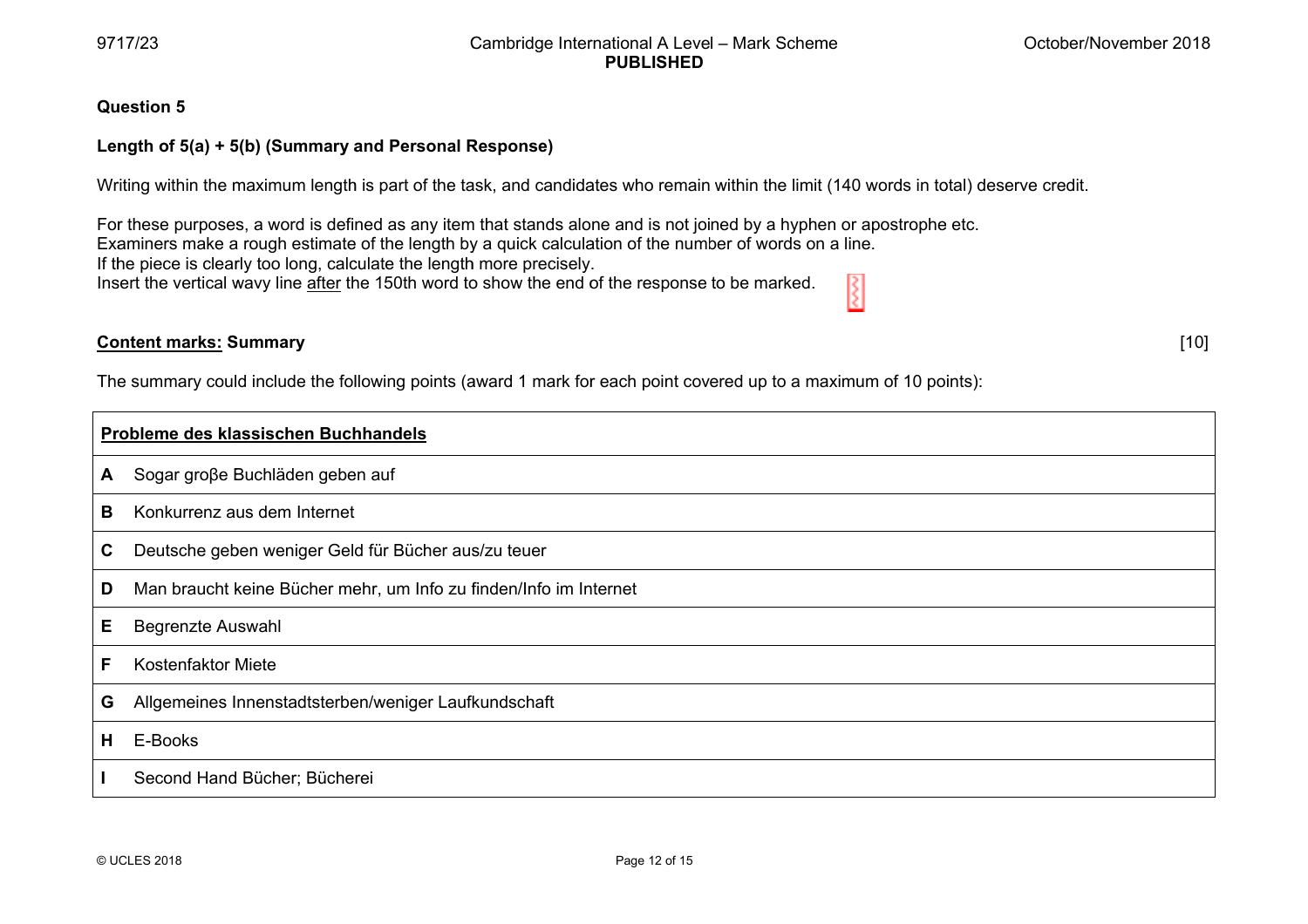| <b>Amazons Konzept für Buchhandlungen</b> |                                                          |  |
|-------------------------------------------|----------------------------------------------------------|--|
|                                           |                                                          |  |
| М                                         | Bieten traditionelle und E-Bücher                        |  |
| N                                         | Können sich große Fläche leisten/besseres Display        |  |
| $\mathbf{o}$                              | Beschäftigen Mitarbeiter aus anderen Buchläden; Know-how |  |
| P                                         | Preise wie im Internet                                   |  |
| Q                                         | Vernetzung - nutzen Onlinedaten für besseren Service     |  |
| R                                         | Café; Kunden können Bücher testen                        |  |
| S                                         | Bieten technische Hilfe                                  |  |
| Τ                                         | Gut gewählter Standort                                   |  |
| U                                         |                                                          |  |
| $\mathsf{V}$                              |                                                          |  |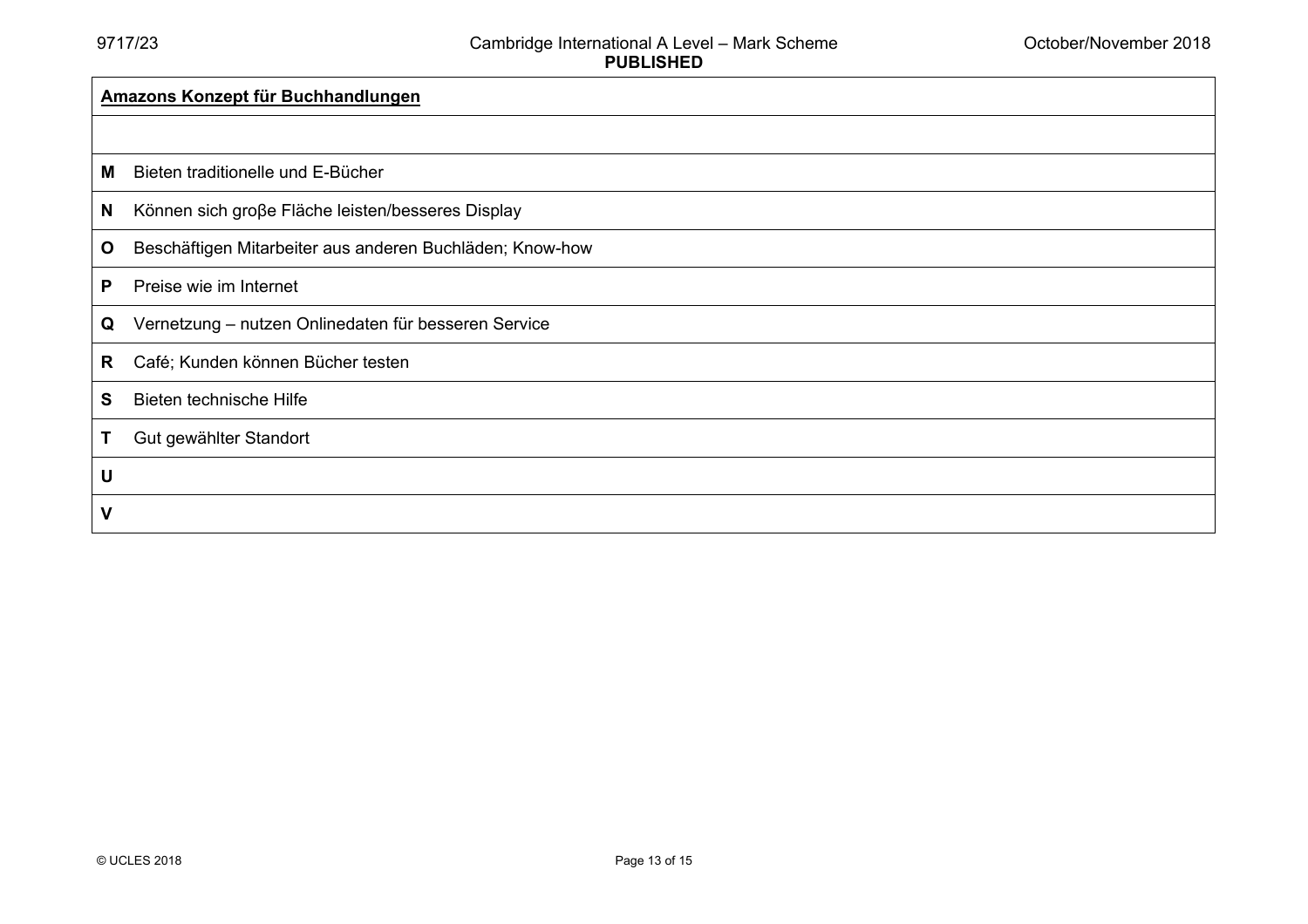# **Content marks: Response to the Text** [5]

Marked like a mini-essay according to the variety and interest of the opinions and views expressed, the response to the original text stimulus and the ability to express a personal point of view.

# **5 Very good**

Varied and interesting ideas, showing an element of flair and imagination, a capacity to express a personal point of view.

#### **4 Good**

Not the flair and imagination of the best candidates, but work still shows an ability to express a range of ideas, maintain interest and respond to the issues raised.

#### **3 Sound**

A fair level of interest and ideas. May concentrate on a single issue, but there is still a response to ideas in the text.

#### **2 Below average**

Limited range of ideas; rather humdrum. May disregard the element of response to the text, and write a largely unrelated free-composition.

# **0–1 Poor**

Few ideas to offer on the theme. Banal and pedestrian. No element of personal response to the text. Repeated error.